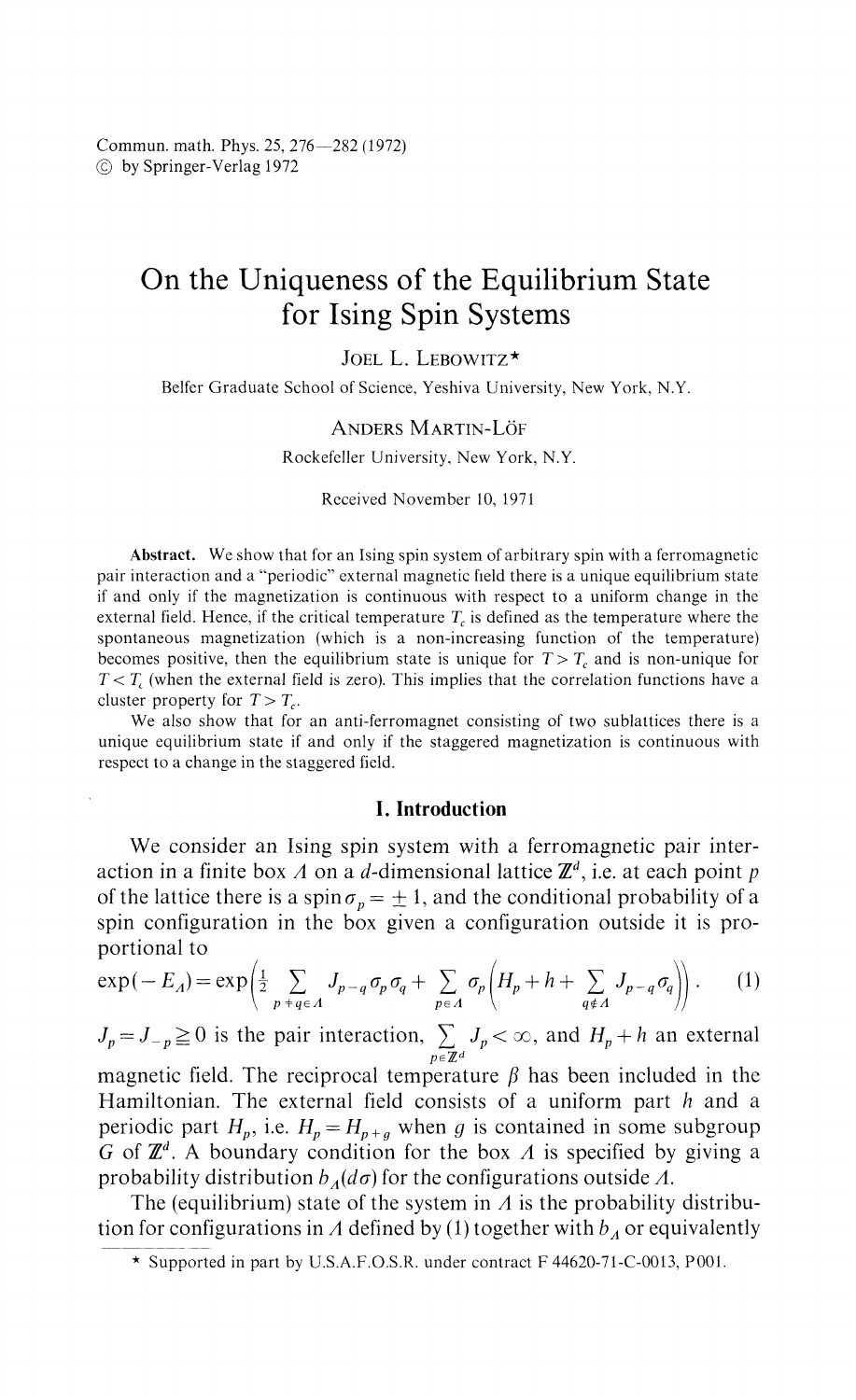Equilibrium State 277

by the family of correlation functions

$$
\langle \sigma_A \rangle_{H,h,A,b_A} \equiv \left\langle \prod_{p \in A} \sigma_p \right\rangle_{H,h,A,b_A} \quad \text{for} \quad A \subseteq A.
$$

An equilibrium state of the infinite system<sup>1</sup> is defined to be a family of correlation functions  $\langle \sigma_A \rangle_{H,h,b}$  for the finite subsets *A* of  $\mathbb{Z}^d$  obtained as the limit of correlation functions for a sequence of finite boxes with some boundary conditions:

$$
\langle \sigma_A \rangle_{H, h, b} = \lim_{A \to \infty} \langle \sigma_A \rangle_{H, h, A, b_A} \quad \text{for all finite } A \,. \tag{2}
$$

We say that a sequence of boxes tends to infinity if they increase and if every finite subset of  $\mathbb{Z}^d$  is contained in some  $\Lambda$  of the sequence, and if  $|A_l|/|A| \to 0$  for any  $l \ge 0$ , where  $A_l$  is the set of points in A with distance at most / from its complement, and *\A\* denotes the number *of points in A (van Hove* convergence). *The letter b* indicates some arbitrary boundary condition, and  $b_A = +$  or  $-$  will indicate the boundary conditions defined by putting all spins outside  $A = +1$  or  $-1$ . The statement,  $\langle \sigma_A \rangle_{0,h,b}$  does not depend on the boundary condition is equivalent to the statement that the equilibrium state is unique, Do brushin [1].

For a finite system the average magnetization  $m(H, h, A, b_A)$ <br>  $\left\langle \frac{1}{m} \sum_{n} a_n \right\rangle$  is equal to  $\partial F(H, h, A, b_A)$  where  $F(H, h, A, b_A)$  $\overline{|A|}$   $\sum_{p \in A} \sigma_p$  is equal to  $\overline{\sigma_h}$ , where  $F(H, h, A, b_A)$  $\begin{array}{ccccc}\n\begin{array}{ccc}\n\nearrow & P \mid & P \mid A & \land & A, h, A, b_A \\
\end{array}\n\end{array}$  $P\log\left(\sum e^{-E_A(\sigma)}\right)$  is proportional to the free energy. Since  $F(H, h, A, b_A)$ **Ml** is a convex function of h and it has a limit,  $F(H, h)$ , which is independent

of the boundary condition for the periodic Hamiltonians we consider, [9], the latter is also a convex function of *h,* and thus

$$
m(H, h, b) \equiv \lim_{A \to \infty} m(H, h, A, b_A) = \frac{\partial F(H, h)}{\partial h}
$$

*Compary condition whenever this derivative exists. It follows* for any boundary condition whenever this derivative exists. It follows  $\partial F(H, h)$ from the convexity of  $f(x, h)$  that the right and left derivatives  $\partial h^{\pm}$ always exist and are right and left continuous respectively, and that they differ at most at a denumerable set of  $h$ -values.

When  $H_p = 0$ ,  $F(0, h)$  is analytic in h for  $h \neq 0$ , Lee and Yang [9]. The Intaneous magnetization  $m^*$  is defined, for  $H_p = 0$ , as the right derivative of  $F(0, h)$  at  $h = 0$ ,

$$
m^* = \lim_{h \to 0+} \frac{\partial F(0, h)}{\partial h}.
$$
 (3)

 $h \rightarrow 0^+$   $\partial h$ <br><sup>1</sup> For details see Dobrushin [1], Lanford and Ruelle [6] and Ruelle [10].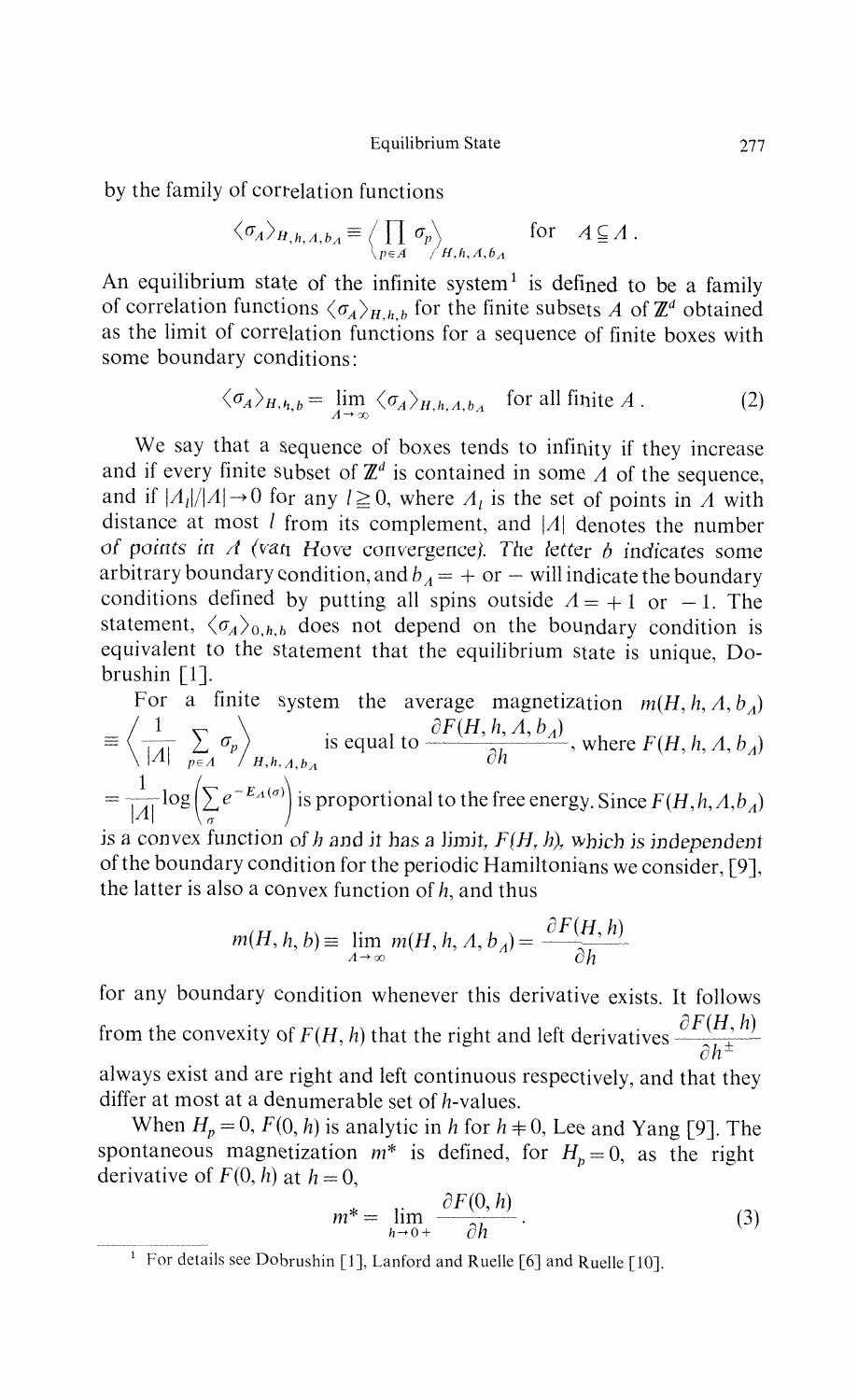#### **II. Main Theorems**

Our results can now be formulated as follows:

**Theorem 1.** *There is a unique equilibrium slate for the infinite system,* i.e. the  $\langle \sigma_A \rangle_{H, h, b}$  do not depend on the boundary condition and have the same *invariance (periodicity) as the Hamiltonian if and only if*  $\frac{\partial F(H, h)}{\partial h}$  *exists. oh This happens if and only if m(H, h, b) is independent of the boundary conditions.*

When  $H_p = 0$ ,  $h \neq 0$ , Theorem 1 combined with the Lee-Yang Theo rem [9], assures the existence of a unique equilibrium state. This has also been proven recently by Ruelle [11], using similar methods (see comment later). For the case with no external field  $H_p = 0$ ,  $h = 0$  we get:

**Theorem 2.** *When the external field is zero there is a unique equilibrium state for the infinite system if and only if m\* =* 0. *This happens if and only if*  $\langle \sigma_p \rangle_{0.0,b} = 0$  for all boundary conditions.

For any partitioning of  $\mathbb{Z}^d$  into two disjoint congruent sublattices  $L_0$  and  $L_1$  such that  $L_0$  is a subgroup of  $\mathbb{Z}^d$  and  $L_1$  its coset we can extend our result to the anti-ferromagnetic spin system "adjoint" to the ferro magnetic system we have been considering up to now. The adjoint system is obtained as follows. Call the spin variables of the adjoint system  $\hat{J}_{p-q} = J_{p-q} \geq 0$  if p and q are contained in the same sublattice and  $\hat{J}_{p-q} = -J_{p-q} \leq 0$  otherwise, and let the external fields be  $\hat{h}_p = -H_p$ ,  $\hat{H}_p = -h$  if  $p \in L_0$  and  $\hat{h}_p = H_p$ ,  $\hat{H}_p = h$  if  $p \in L_1$ .  $\hat{H}_p$  is then a "staggered field" and  $\hat{h}_p$  is a uniform field if  $H_p$  was a "staggered field". (The fact that  $L_0 + L_0 = L_0$ ,  $L_0 + L_1 = L_1$  and  $L_1 + L_1 = L_1$ , which is easily verified, guarantees that  $\hat{J}_{p-q}$  as defined above is actually a translation invariant pair interaction and that *H<sup>p</sup>* is periodic,  $H_{p+q} = H_p$  for  $g \in L_0$ , if  $\hat{h}_p$  is uniform.) We call  $\hat{F}(\hat{H}, \hat{h})$  the free energy of the anti-ferromagnet. By the transformation  $\hat{\sigma}_p = -\sigma_p$  for  $p \in L_0$ ,  $\hat{\sigma}_p = \sigma_p$  for  $p \in L_1$  this system is changed into the ferromagnet we have been studying and  $\hat{F}(\hat{H}, \hat{h}) = F(H, h)$ . We then have the following result:

**Theorem 3.** *For the anti-ferromagnet described above there is a unique equilibrium state if and only if the "staggered magnetization"*

$$
m^{s}(\hat{H},\hat{h},b) \equiv \lim_{A \to \infty} \left\langle \frac{1}{|A|} \sum_{p \in L_{1}} \hat{\sigma}_{p} - \sum_{p \in L_{0}} \hat{\sigma}_{p} \right\rangle_{\hat{H},\hat{h},A,b,A}
$$

*does not depend on the boundary conditions, which happens if and only if*  $\hat{H}(\hat{H}, \hat{h})$  *exists*  $\partial h$  exists.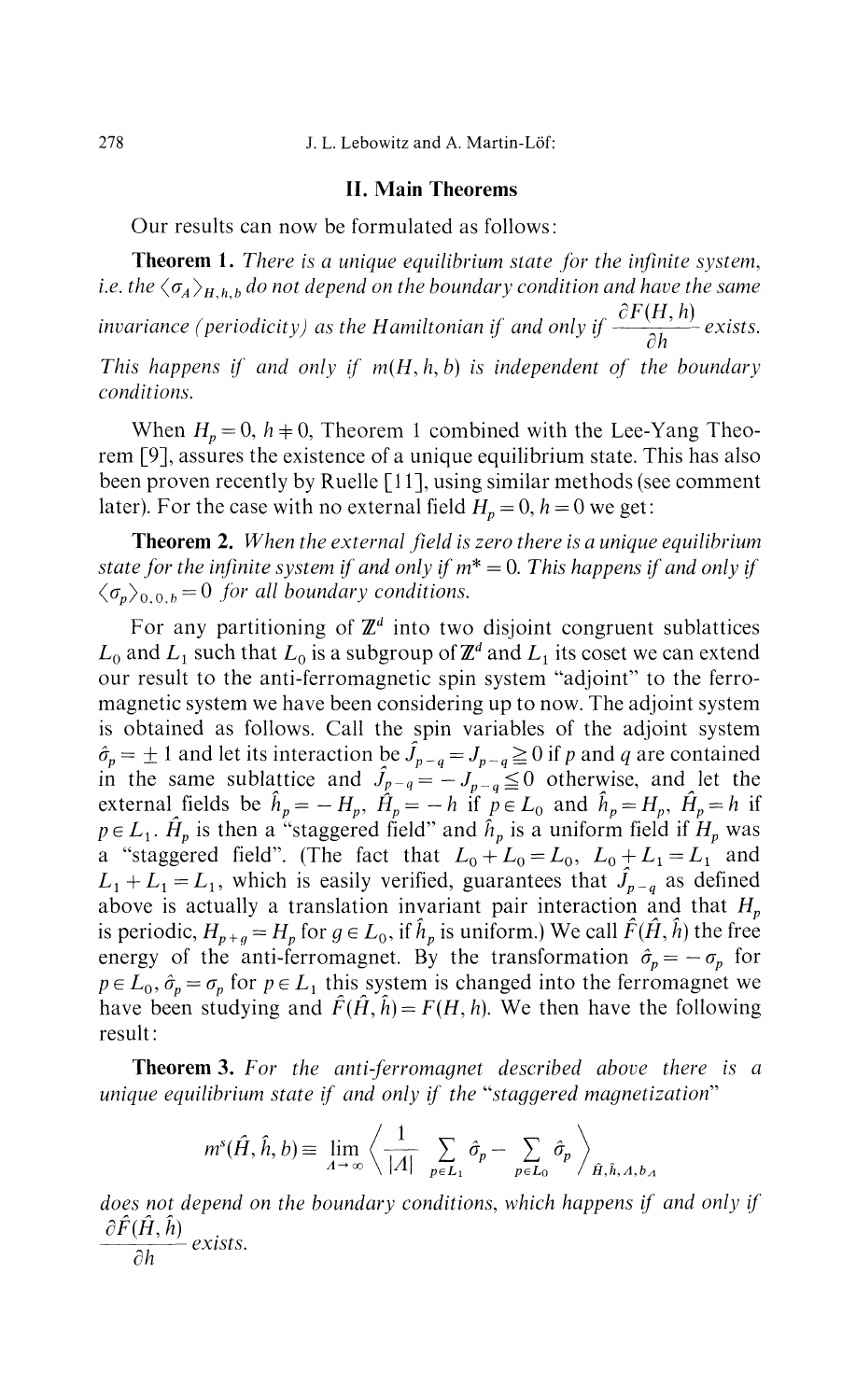#### Equilibrium State 279

The proofs of Theorem 1—3 follow from the following lemmas, which concern the lattice gas associated to the spin system defined by the "occupation numbers"  $\rho_p = \frac{1}{2}(1 + \sigma_p)$ . Their proofs depend on the recently derived inequalities by Fortuin, Ginibre, Kasteleyn (F. G. K.) [2], which say that if  $f$  is a function of the  $\varrho_p$  in a finite box  $A$  which is increas ing in each variable separately then  $\langle f \rangle$  is an increasing function of the interactions and the external fields at the lattice points if the pair inter actions are ferromagnetic and the fields are of *arbitrary* signs. Because *A* is a finite linear combination of the  $\rho_B$  for  $B \subseteq A$ , and conversely, the uniqueness of the state of the spin system is equivalent to that of the lattice gas.

**Lemma 1.**  $\langle \varrho_A \rangle_{H,h,\pm} = \lim_{A \to \infty} \langle \varrho_A \rangle_{H,h,A,\pm}$  exist and have the same *symmetry as the Hamiltonian,*  $\langle \varrho_{A+g} \rangle_{H,h, \pm} = \langle \varrho_A \rangle_{H,h, \pm}$  for  $g \in G$ . In *addition,*

$$
\lim_{h' \to h^+} \langle \varrho_A \rangle_{H, h', +} = \langle \varrho_A \rangle_{H, h, +}, \tag{4}
$$

$$
\lim_{h' \to h^-} \langle \varrho_A \rangle_{H, h', -} = \langle \varrho_A \rangle_{H, h, -}, \tag{5}
$$

*Proof.* (Some of the ideas used in the following proof are due to at least two authors, Griffiths and Lieb: private communications.) The F.G.K. result applies to  $f = \varrho_A$  because this is an increasing function of the  $\rho_p$ . This implies that  $\langle \rho_A \rangle_{H,h,\Lambda',+} \leq \langle \rho_A \rangle_{H,h,\Lambda,+}$  if  $\Lambda' \supseteq \Lambda$ , because the latter can be obtained from the former by letting an infinite positive magnetic field act on the sites in  $A' \setminus A$ . Hence  $\langle \varrho_A \rangle_{H,h,+} = \lim_{h \to 0} \langle \varrho_A \rangle_{H,h,A,+}$ 

exists and  $\langle \varrho_A \rangle_{H,h,+} \leq \langle \varrho_A \rangle_{H,h,A,+}$ . Thus also

*n —\* h ~r*

$$
\lim_{h' \to h^+} \langle \varrho_A \rangle_{H, h', +} \leqq \lim_{h' \to h^+} \langle \varrho_A \rangle_{H, h', A, +} = \langle \varrho_A \rangle_{H, h, A, +},
$$

and letting  $A \rightarrow \infty$  we see that  $\lim_{h \to \infty} \langle \varrho_A \rangle_{H,h',+} \leq \langle \varrho_A \rangle_{H,h,+}$ . But F.G.K. also tell us that  $\langle \varrho_A \rangle_{H,h_1 + \leq \langle \varrho_A \rangle_{H,h',+}}$  when  $h \leq h'$ , so

$$
\langle \varrho_A \rangle_{H, h, +} \leq \lim_{h' \to h^+} \langle \varrho_A \rangle_{H, h', +}
$$

and (4) is proved. (5) is proved analogously.

The symmetry of the  $\langle \varrho_A \rangle_{H,h,\pm}$  follows from the uniqueness of taking the limit  $A \rightarrow \infty$  with these boundary conditions which is again a consequence of the F.G.K. inequalities.

**Lemma 2.**

$$
\langle \varrho_A \rangle_{H,h,A,-} \leq \langle \varrho_A \rangle_{H,h,A,b,A} \leq \langle \varrho_A \rangle_{H,h,A,+}, \qquad (6)
$$

*and*

$$
0 \leq \langle \varrho_A \rangle_{H, h, \Lambda, +} - \langle \varrho_A \rangle_{H, h, \Lambda, -} \leq \sum_{p \in \Lambda} \left[ \langle \varrho_p \rangle_{H, h, \Lambda, +} - \langle \varrho_p \rangle_{H, h, \Lambda, -} \right]. \tag{7}
$$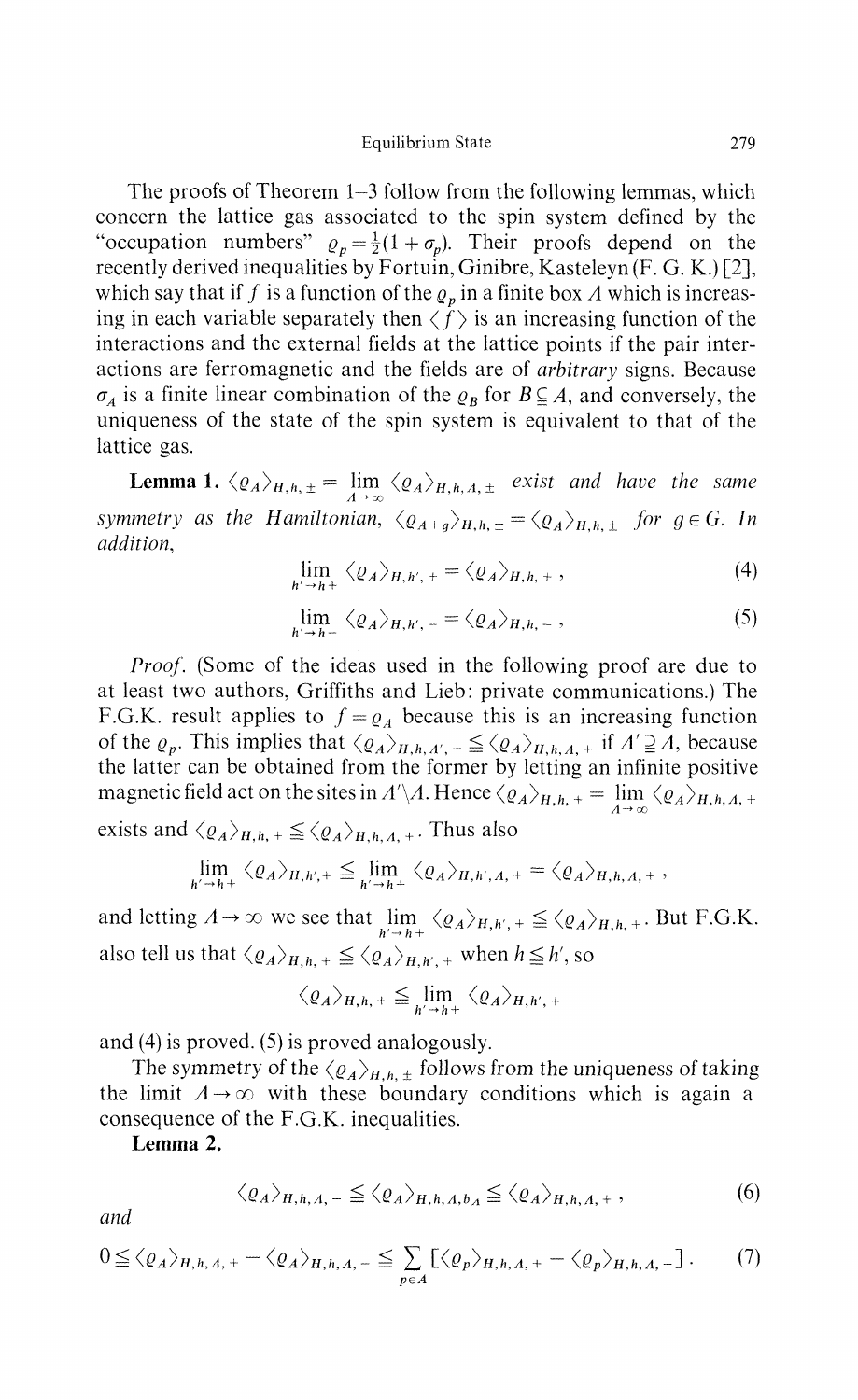*The corresponding inequalities for the infinite volume limits to be referred to as* (6') *and* (7') *are thus also valid.*

*Proof.* (6) follows directly from the F.G.K. result because the field acting on any spin in *A* caused by a fixed configuration outside *A* lies between that caused by the boundary condition — and by the boundary condition  $+$ . (7) follows by observing that the F.G.K. inequalities apply to the function  $f_A = \sum \varrho_p - \varrho_A$ , which is increasing in the  $\varrho_p$ . *peA*

**Lemma 3.** 
$$
\frac{\partial F(H, h)}{\partial h}
$$
 exists if and only if  $\langle \sigma_p \rangle_{H, h, +} = \langle \sigma_p \rangle_{H, h, -}$ 

*Proof.* The assertion will follow if we prove that

$$
\frac{\partial F(H,h)}{\partial h^{\pm}} = \lim_{A \to \infty} \frac{1}{|A|} \sum_{p \in A} \langle \sigma_p \rangle_{H,h,\pm} = \frac{1}{|I|} \sum_{p \in I} \langle \sigma_p \rangle_{H,h,\pm} \equiv \overline{\langle \sigma_p \rangle}_{H,h,\pm} \quad (8)
$$

where *Γ* is the "unit cell" of  $H_p$  and  $|{\Gamma}|$  is the number of points in  $\Gamma$ , because by Lemma 2 we know that  $\langle \sigma_p \rangle_{H,h,+} \geq \langle \sigma_p \rangle_{H,h,-}$ , so (8) i that  $\langle \sigma_p \rangle_{H, h, +} = \langle \sigma_p \rangle_{H, h, -}$  if  $\frac{\partial F}{\partial h^+} = \frac{\partial F}{\partial h^-}$  and conversely. To prove (8) we first show that the right hand side is equal to  $\lim m(H,h,A,\pm)$ . Consider first the boundary condition +. For any  $\varepsilon > 0$  let  $\Lambda_{\varepsilon}$  be a box containing Γ such that  $\langle \sigma_p \rangle_{H,h,A_s} \leq \langle \sigma_p \rangle_{H,h,+} + \varepsilon$  for all  $p \in \Gamma$ . Then for any  $g \in G$  and  $\Lambda$  such that  $A_{\varepsilon} + g \subseteq \Lambda$  we have for all  $p \in \Gamma$ :

$$
\langle \sigma_p \rangle_{H,h,+} = \langle \sigma_{p+g} \rangle_{H,h,+} \leq \langle \sigma_{p+g} \rangle_{H,h,A,+} \leq \langle \sigma_{p+g} \rangle_{H,h,A_c+g,+}
$$
  
=  $\langle \sigma_p \rangle_{H,h,A_c,+} \leq \langle \sigma_p \rangle_{H,h,+} + \varepsilon$ . (9)

Using the decomposition  $m(H, h, A, +)=$   $\frac{2}{|A|}$   $\sum_{p \in P} \sum_{p+g \in A} \langle \sigma_{p+g} \rangle_{H, h, A, +}$ and the van Hove condition (9) implies that  $\langle \overline{\sigma_p} \rangle_{H,h,+} \leqq \lim_{A \to \infty} m(H,h,A,+)$ and the van Hove condition (9) implies that  $\langle \sigma_p / H, h \rangle + \frac{1}{2} \frac{\ln n}{A \to \infty} m(H, h, A, \gamma)$  $\cong$   $\lim_{A\to\infty} m(n, n, 2, +) \cong \sqrt{p}/H, h, + + \epsilon$  for any  $\epsilon$ , which means that lim  $m(H, h, A, +)=\langle \overline{\sigma_p} \rangle_{H, h,+}$ , and similarly for the boundary condi- $\lambda_1 \rightarrow \infty$ <br>  $\lambda_2 \rightarrow \infty$   $\lambda_3 \rightarrow \infty$   $\lambda_4 \rightarrow \infty$ 

ioned above  $\frac{\partial F(H, h)}{\partial n}$  is right continuous and tion –. As mentioned above  $\frac{a}{\partial h^+}$  is right continuous and exists and is equal to  $\lim_{m(H, h, \Lambda, b)}$  except at most at a denumerable set of points. Hence  $\frac{\partial F(t, h)}{\partial h} = \lim_{h \to 0^+} \frac{\partial F(t, h)}{\partial h} = \lim_{h \to 0^+} \langle \sigma_p \rangle_{H, h_n}$  for *oh*  $h_n \rightarrow h +$  *oh*  $h_n \rightarrow h +$ some sequence  $h_n \to h +$ . But by Lemma 1  $\langle \sigma_p \rangle_{H, h_n}$ ,  $\to \langle \sigma_p \rangle_{H, h, +}$ , so (8) is proved for the boundary condition  $+$ ;  $-$  is treated analogously.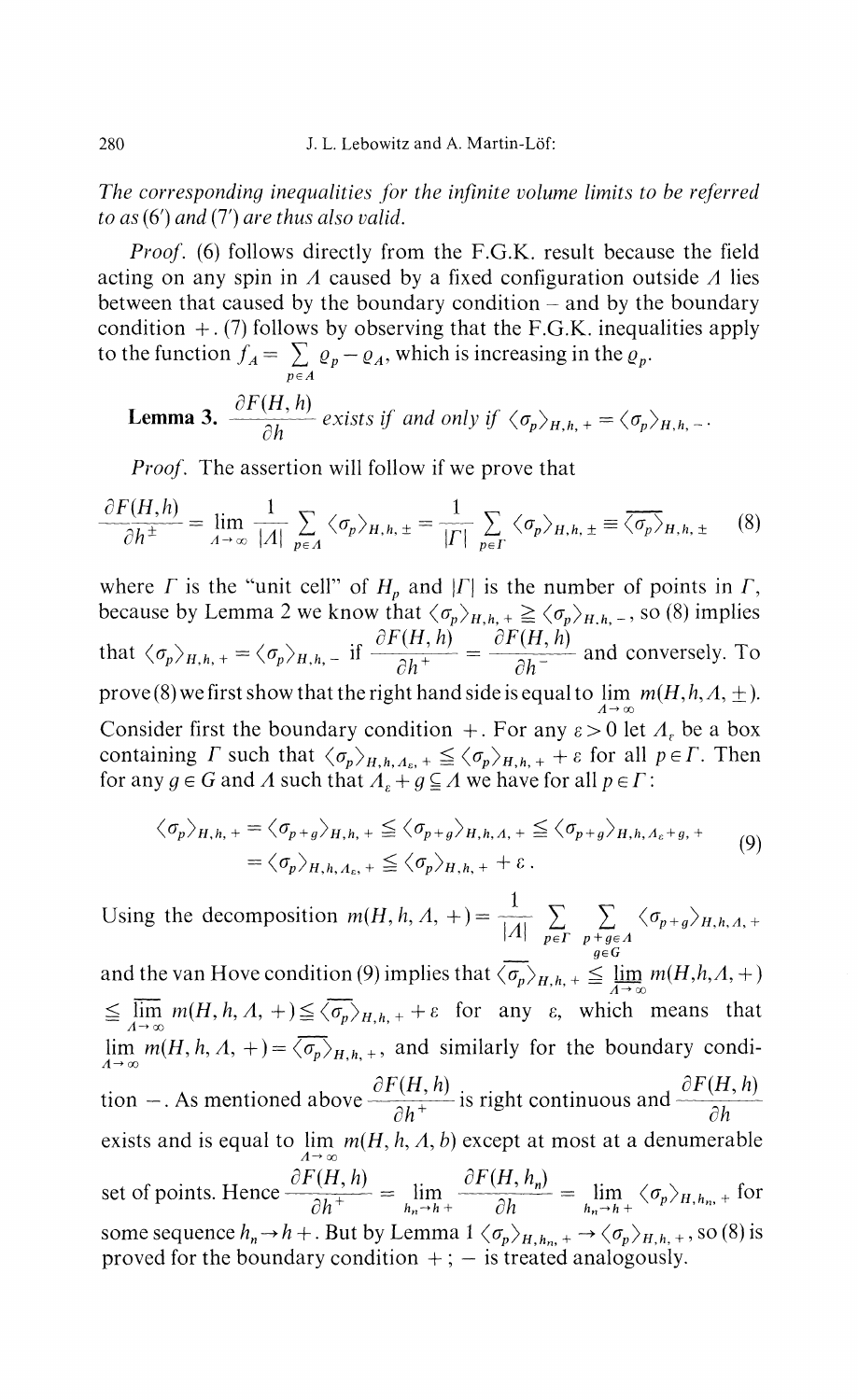The proof of Theorem 1 now follows directly from the lemmas: By Lemma 1  $\langle \varrho_A \rangle_{H,h,\pm}$  exist. By Lemma 3 the right side (7') vanishes if and only if  $\frac{\partial F}{\partial h}$  exists. When the right side of (7) vanishes then by  $(6')$   $\langle \varrho_A \rangle_{H,h,b}$  is unique and has the same symmetry as the Hamiltonian. If the right side of (7') does not vanish there are at least two states with the same symmetry as that of the Hamiltonian.

Theorem 2 follows from Theorem 1 because by Lemma  $1 m^* = \langle \sigma_p \rangle_{0,0,+}$ and by symmetry  $-m^* = \langle \sigma_p \rangle_{0,0,-}$ , so they are equal if and only if  $m^* = 0$ .

Theorem 3 follows in an obvious way from Theorem 1 by the trans formation  $\hat{\sigma}_p = -\sigma_p$  if  $p \in L_0$ ,  $\hat{\sigma}_p = \sigma_p$  of  $p \in L_1$  which transforms the staggered magnetization of the anti-ferromagnet into the magnetization of the ferromagnet.

## **III. Concluding Remarks**

(i) The uniqueness of the equilibrium state for a ferromagnet with interactions  $J_{p-q} \ge 0$ ,  $H = 0$ ,  $h \ne 0$  was first proven by Ruelle [11] using arguments similar to those used in this paper. What we have done is to show, with the help of F.G.K., that for a ferromagnet with pair inter actions and with  $H_p$  periodic and *h* uniform the continuity of  $\frac{\partial H}{\partial h}$ 

is sufficient (and necessary) for the existence of a unique equilibrium state. (The inclusion of *H<sup>p</sup>* has further permitted us to extend this result also to anti-ferromagnets.)

(ii) The correlation functions  $\langle \sigma_A \rangle_{0,h} h = 0$  are also analytic in *h* and real analytic in the temperature T since the  $\langle \sigma_A \rangle_{0,h,+}$  were proven to have this property, Lebowitz and Penrose [7].

(iii) We note that our results are also valid for a system of spins *p* taking values  $-S$ ,  $-S+2$ ,...*S* for  $S > 1$  which interact with a ferro or anti-ferromagnetic pair interaction as in (1). This is true because the F.G.K. inequalities are still valid for such a system if the *ρ<sup>p</sup>* are defined by  $\rho_p = \frac{1}{2}(\sigma_p + S)$  [2], and also the Lee-Yang Theorem holds [4]. One only has to consider the functions  $\prod_{p} (Q_p)^{n_p}$  and  $C_A \sum_{p} Q_p - \prod_{p} (Q_p)^{n_p}$  $p \in A$   $p \in A$   $p \in A$ with arbitrary integers  $0 \leq n_p \leq S$  and  $C_A$  large enough instead of  $\rho_A$ and  $f_A$  used above.

(iv) We remark in connection with Theorem 2 that the uniqueness and translation invariance of the equilibrium state implies that it is ergodic and hence has the clustering property:  $\langle \sigma_{A+a} \sigma_B \rangle \rightarrow \langle \sigma_A \rangle \langle \sigma_B \rangle$  in the Cesaro sense as  $|a| \rightarrow \infty$  [10]. This implies in particular that there is no long range order when  $m^* = 0$ .